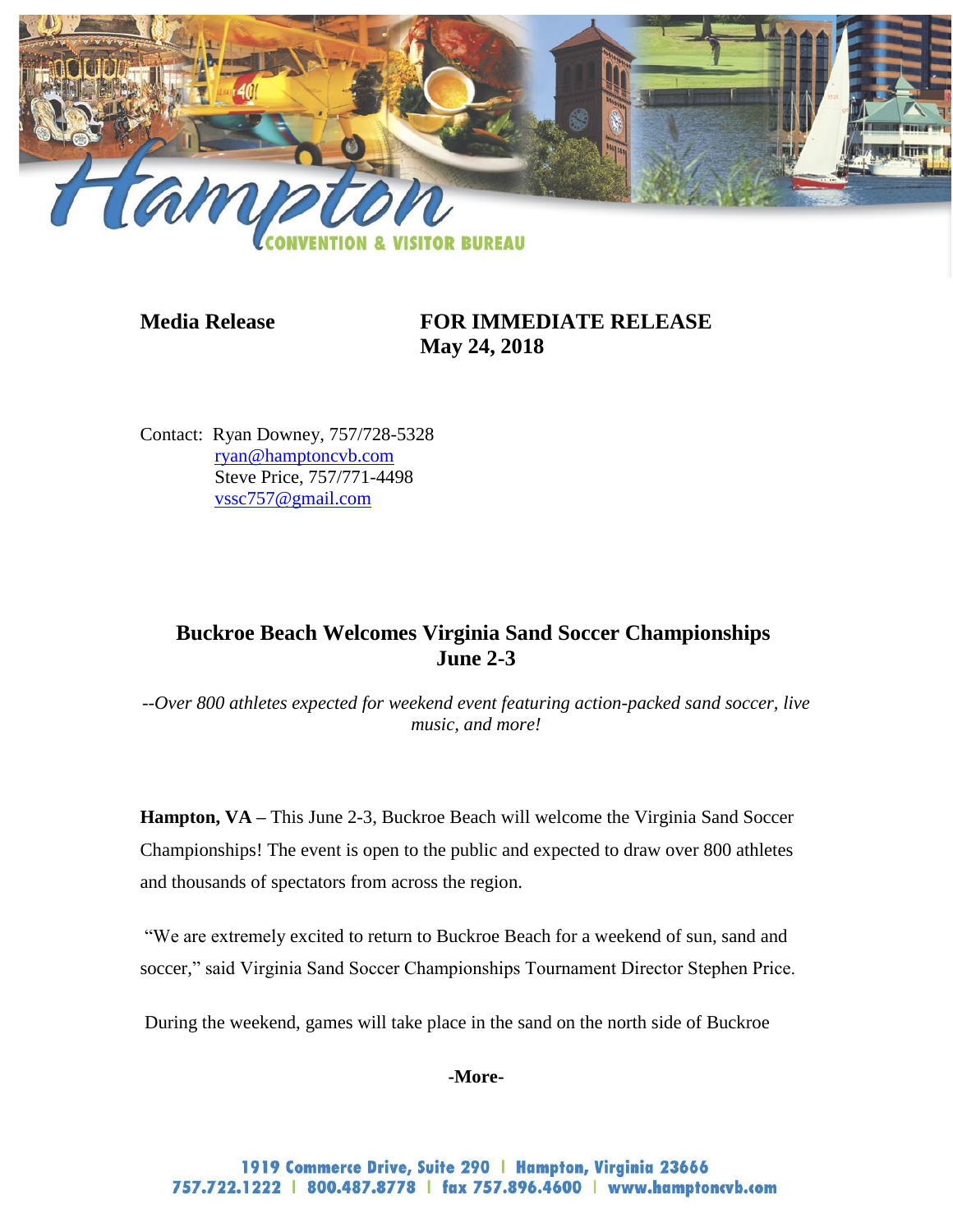### **Buckroe Beach Welcomes Virginia Sand Soccer Championships June 2-3- Page 2**

Beach Park (fields start near the playground and are stacked end to end down to the park ranger station). Each team registered for the Virginia Sand Soccer Championships will play a minimum of three (3) matches, with the top two (2) teams from each division (12- 15 divisions total) advancing to a final. Each division will play a final match on Sunday, June 3, with first  $(1<sup>st</sup>)$  and second  $(2<sup>nd</sup>)$  place teams receiving awards.

Other activities taking place during the Virginia Sand Soccer Championships include a Boardwalk Arts & Crafts show, gourmet food truck/trailer area, and SUP (stand up paddle board), kayak, and jet ski rentals. In addition, Tribal Yoga of Hampton will be offering a free introductory Yoga Stretch on Saturday morning. To top it off, enjoy two full days of live music in the sand!

### **Cost**

\$450 U9 through Adult Coed

\$500 Pro/Am

Free to spectators, additional cost for activities

## **Virginia Sand Soccer Championships**

June 2-3, 2018

8:00 a.m. – 5:00 p.m.

Buckroe Beach

100 South 1<sup>st</sup> Street

Hampton, VA 23664